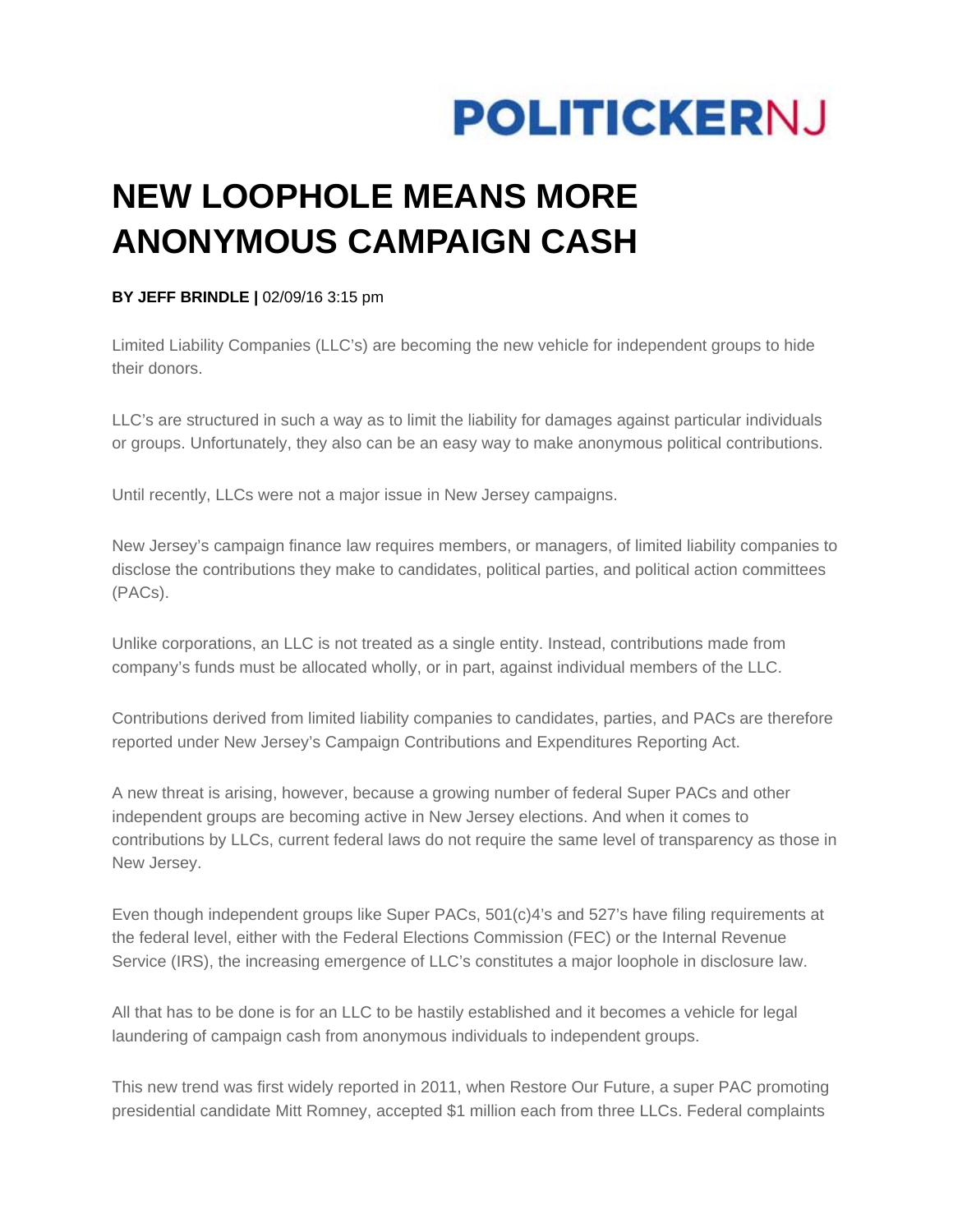were filed by pro-disclosure advocates, Campaign Legal Center and Democracy 21. To this point, neither the Federal Election Commission nor US Justice Department has taken action.

In 2013, the same groups filed a similar complaint against FreedomWorks for American, a Super PAC that received \$12 million from two LLCs shortly before the presidential election.

Use of LLCs continue to be an issue in this year's presidential campaign.

Just last week, the Wall Street Journal reported in a February 4, 2016 story by Rebecca Ballhaus that, "wealthy donors in the 2016 presidential election are increasingly using private companies to mask their donations to Super PACs, circumventing disclosure rules as they pour millions in difficultto-trace cash into the campaign."

The article further states: "in 2015, more than 200 limited liability companies- whose disclosure requirements vary from state to state- donated almost \$11 million to super PACs backing six presidential candidates.'' While some states require LLCs to disclose their owners, "In many cases, it is impossible to determine owners based on their disclosures," adds the article.

While this type of activity has started in earnest at the national level, it now is becoming an issue at the state level.

According to a story by Brian Lyman in the Montgomery Advertiser on June 2, 2014, Alabama Foundation for Limited Government, an LLC, gave \$700,000 to a political action committee that then made contributions to legislative candidates.

A February 1, 2016 story by Politico reporter Matt Friedman indicated nearly half of \$3.2 million raised by a Super PAC named Coalition for Progress came from LLCs and other shell corporations.

Contributions by mystery LLCs also have become a major issue in neighboring New York state, where fundraising committees for Governor Andrew Cuomo, Attorney General Eric Schneiderman and other elected officials have been criticized for accepting contributions from LLCs.

Cuomo acknowledged the issue in his January 13, 2016 State of the State Message when he called for more disclosure by such donors. "The 'LLC Loophole' in campaign finance law has allowed special interests to circumvent both contribution limits and disclosure requirements,'' said a policy paper issued by the governor. Meanwhile, a bipartisan lawsuit has been filed in New York courts to try to close the loophole.

Disclosure of spending by independent groups in New Jersey elections already is weak. The emergence of limited liability companies as another player in the dark world of independent group campaign activity only makes the situation worse.